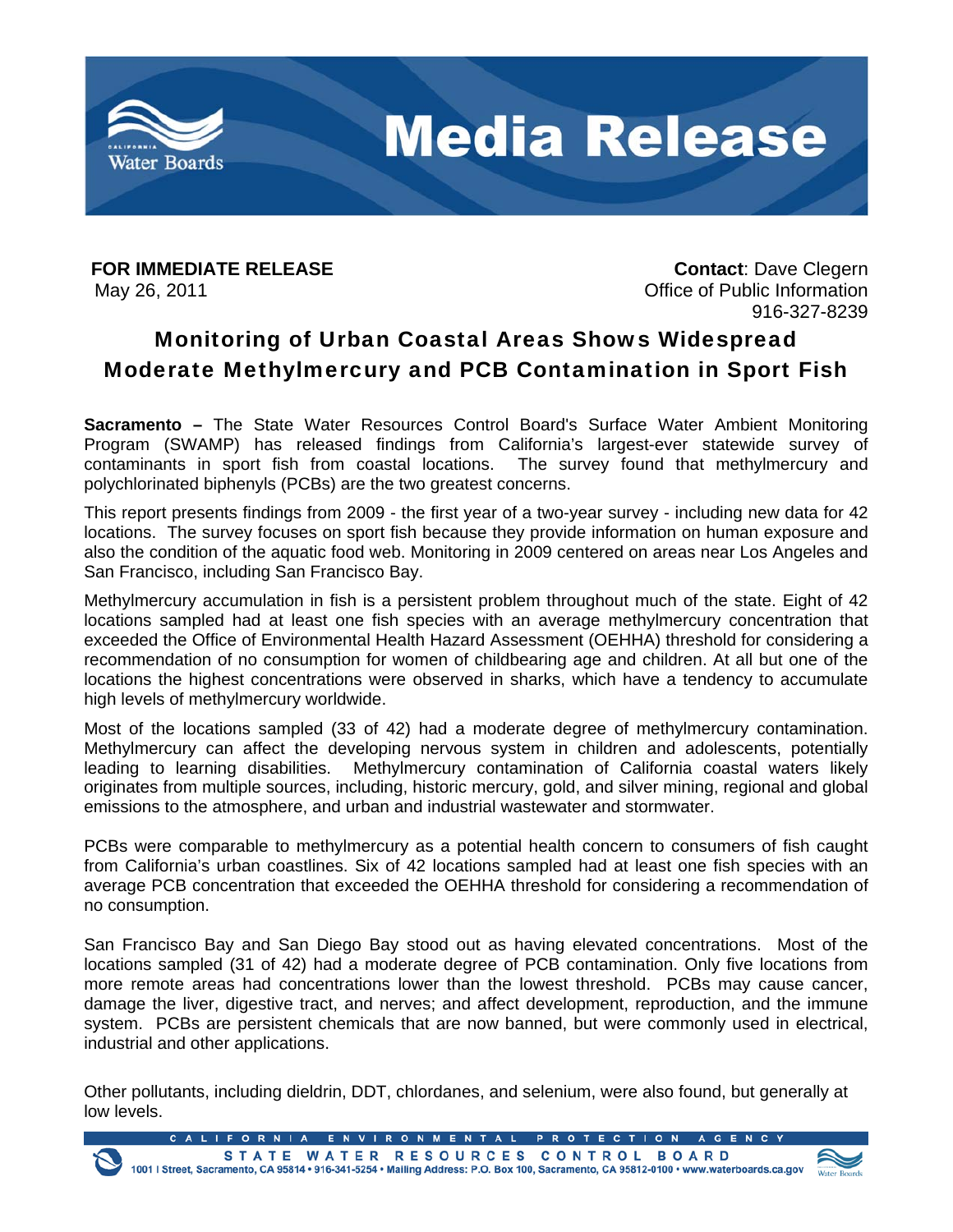

This initial screening study is the first step in an effort to identify and quantify contaminants in California's coastal waters to provide a detailed evaluation of human and wildlife exposure and to establish priorities for cleanup actions. OEHHA will not be able to develop new consumption recommendations based solely on data from this screening study – more thorough sampling will be required.

The Coast Survey was funded by the State Water Resources Control Board's Surface Water Ambient Monitoring Program (SWAMP and the United States Environmental Protection Agency (USEPA). This survey was performed in close collaboration with the Southern California Bight Regional Monitoring Program and the Regional Monitoring Program for Water Quality in the San Francisco Estuary.

The Coast Survey is one component of a new program that is tracking sport fish contamination in all California water bodies. Results for another 27 coastal locations will be available in May 2012. Results from a statewide assessment of contaminants in sport fish from California rivers and streams will be available in May 2013.

The public can access results for individual fishing locations included in the Coast Survey and the Lakes Survey through the California Water Quality Monitoring Council's "My Water Quality" web portal at:

### www.CaWaterQuality.net

Information on sport fish contamination can be accessed by clicking on "Is It Safe to Eat Fish and Shellfish from Our Waters?"

The Coast Survey Report is available on the SWAMP website at:

www.waterboards.ca.gov/water\_issues/programs/swamp/coast\_study.shtml

The State Water Resources Control Board's mission is to preserve, enhance, and restore the quality of California's water resources, and ensure their proper allocation and efficient use for the benefit of present and future generations.

# Coast Survey FAQ

## How is this survey different from past research on contaminants in California coastal waters?

This two-year survey is looking at accumulated contaminants at the top of the food chain in 69 coastal locations statewide. It is the largest survey of its kind and will provide the most extensive data ever made available.

# What did the survey find?

19-percent of the urban coastal locations sampled are contaminated with levels of methylmercury that exceed thresholds set by the Office of Environmental Health Hazard Assessment (OEHHA) at or above levels at which OEHHA would consider recommending no consumption for women of child bearing age and children.

### Will the survey result in such a determination?

No. More sampling is required before OEHHA would make that kind of determination.